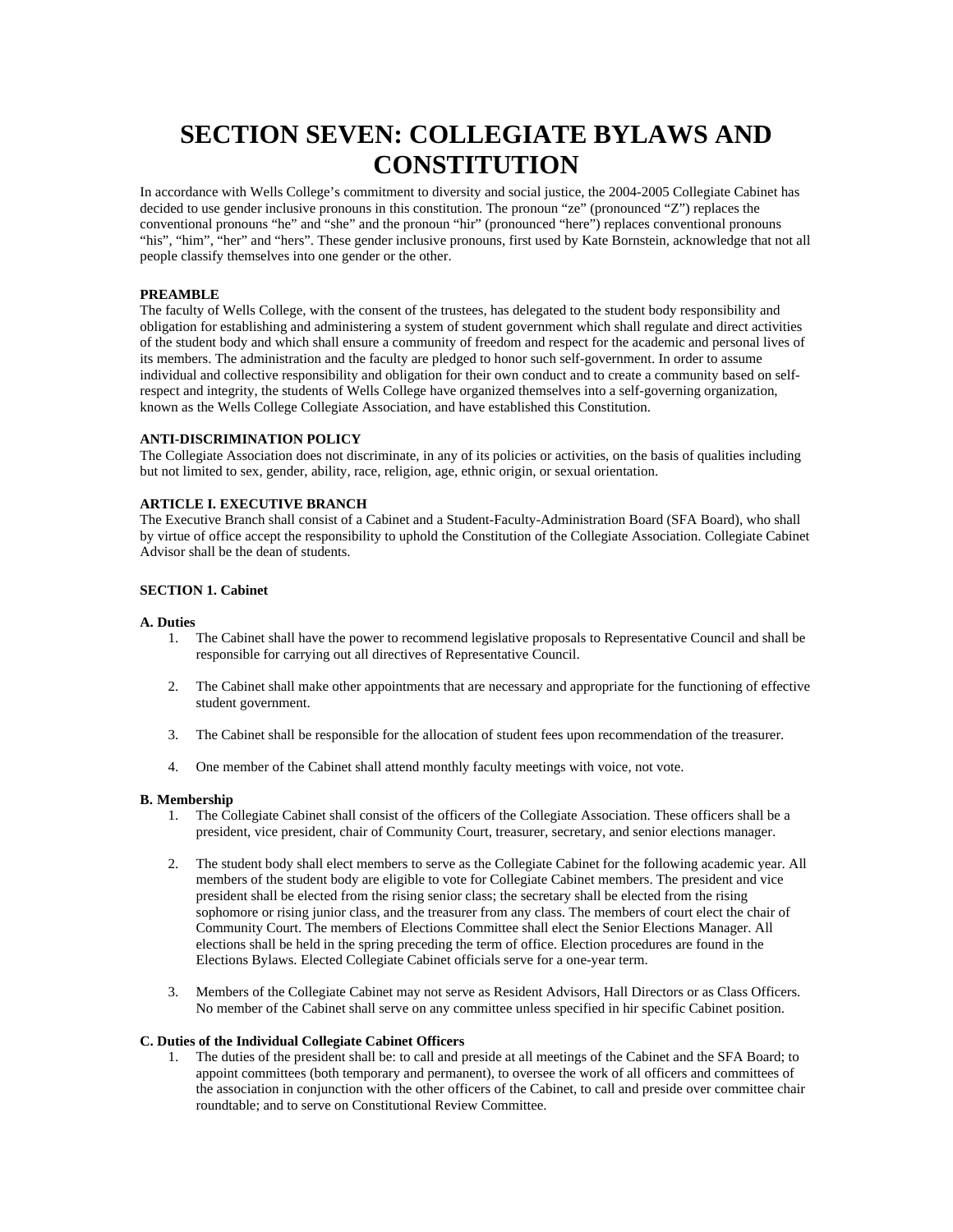- 2. The duties of the vice president shall be: to prepare the agenda for meetings of the Representative Council; to call and preside over meetings of the Representative Council at hir own discretion or upon petition of 15 percent of the student body; to serve on the SFA Board; and to perform the duties of the president in hir absence. The Vice President shall also chair Constitutional Review Committee.
- 3. In addition, the vice president shall conduct an annual report six weeks after the start of the spring semester. The annual report shall survey overall student satisfaction in regards to areas with which students have consistent interaction. Once the information is gathered, the vice president shall create a report summarizing concerns and disseminate the information to committees and relevant parties.
- 4. The duties of the chair of Community Court shall be: to call and preside over all hearings of the Community Court; and to ensure that such hearings are conducted impartially and confidentially; to serve on the Constitutional Review Committee.
- 5. The duties of the treasurer shall be: to allocate funds to each organization specified on the Collegiate bill; to handle all monetary transactions of the association; to maintain a publicly accessible ledger of all Collegiate Cabinet expenses; to report on Collegiate fund dispersal to the Representative Council; to prepare a budget for the association; to examine and review the budgets of all classes and clubs in cooperation with the other Collegiate Cabinet Officers and submit a formal report to the treasurer of the College at the end of the fall semester and again at the conclusion of the spring semester; to inform the Collegiate Association of the grievance pool; and to serve on the Traditions Committee.
- 6. The duties of the secretary shall be: to carry on all intra-collegiate and inter-collegiate correspondence of the Collegiate Cabinet; to chair the Technology Advisory Group and to chair the Traditions Committee; to record the proceedings of the Collegiate Cabinet, Representative Council, and the Collegiate Association.
- 7. The duties of the Senior Elections Manager shall be: to oversee the voting process within the Collegiate Association; to serve as a member of Constitutional Review Committee; to preside over Elections Committee; and to act as Parliamentarian of Representative Council.

# **SECTION 2. Student-Faculty-Administration Board**

# **A. Duties**

- 1. The SFA Board shall act as an advisory board to the Collegiate Cabinet or to those of its members who feel that faculty and/or administrative advice is needed, and it shall approve of all amendments to the Collegiate Constitution.
- 2. The board shall vote after the amendments have been approved by the Collegiate Association.
- 3. The members of SFA Board shall serve as the official channel of communication between the Collegiate Association, the administration, and the faculty.
- 4. The board shall settle disputed points of interpretation of the Collegiate Constitution and Collegiate Bylaws.

Following the approval of the SFA Board amendments to the preamble, anti-discrimination policy, Honor Code, Article I Section 2, Articles III, VII, and VIII, and Bylaw IV shall be sent to the faculty for approval.

# **B. Membership:**

The board shall consist of the provost and dean of the college, the dean of students, three faculty members elected to the Academic Standing and Advising Committee of the faculty, four students elected at large (two rising juniors and two rising sophomores), the Collegiate Cabinet president, and the Collegiate Cabinet vice president. The students-at-large shall be elected in the spring, to serve for the following academic year only.

# **C. Procedures**

- 1. The Collegiate Cabinet president shall act as chair of the board and a member-at-large shall record the minutes.
- 2. The board shall meet at the request of the Collegiate Cabinet, the Collegiate Association, the administration, or any member of the faculty on the board.
- 3. Decisions shall carry upon a two-thirds majority vote of quorum.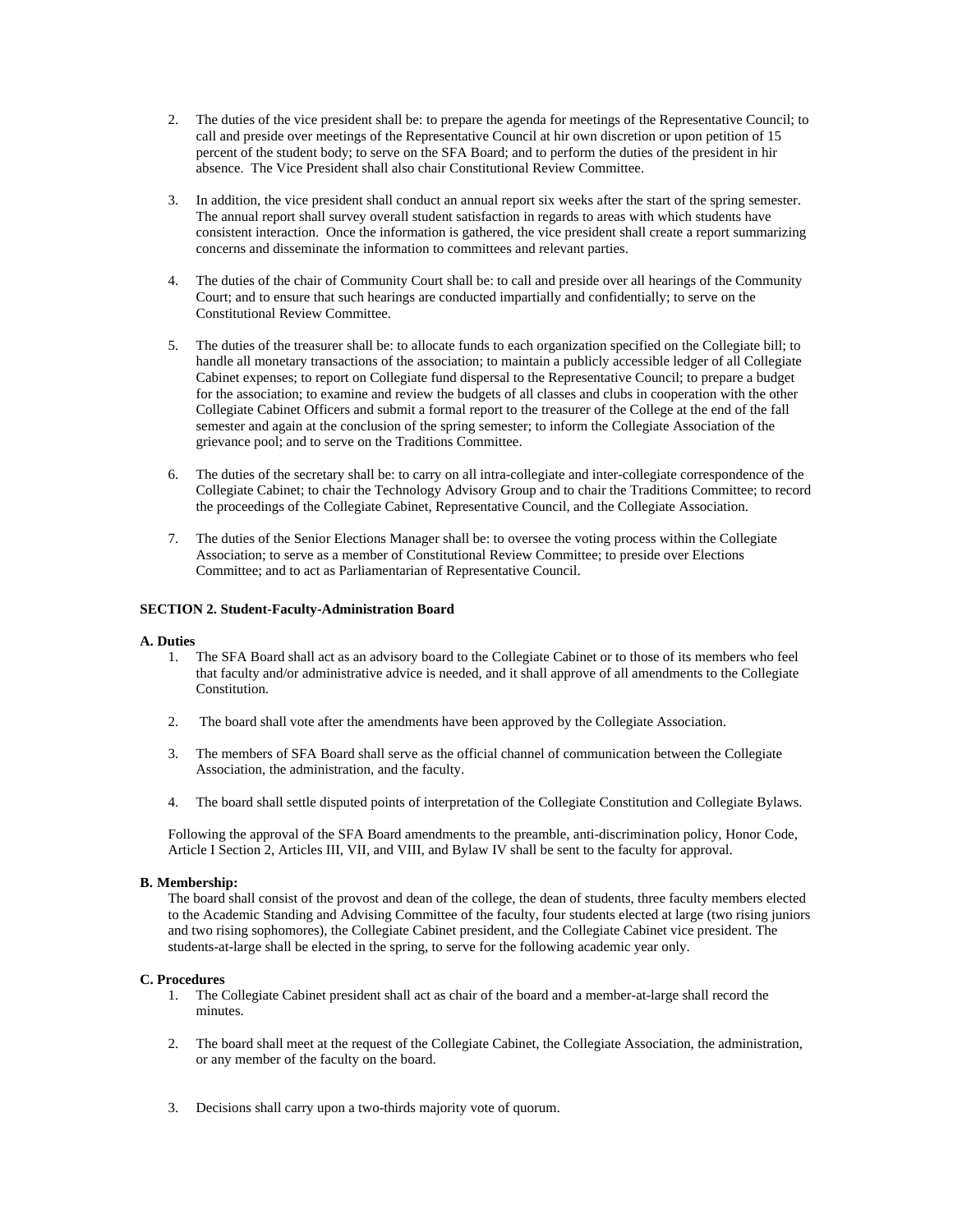4. Quorum shall consist of eight members including at least three students, one faculty member and one member of the administration.

# **ARTICLE II. LEGISLATIVE BRANCH**

All full-time Wells College students are members of the Collegiate Association. When necessary, meetings of the full Collegiate Association may be called by the Collegiate President or by petition of 15 percent of the student body. Motions shall carry with a two-thirds vote. It may initiate legislative proposals and recommend changes of administration and faculty policies to the Student-Faculty-Administration Board. It shall enact all collegiate rules necessary to implement goals of the association as stated in the preamble to the constitution, subject only to the approval of the SFA Board. It shall act upon petitions to establish and dissolve recognized organizations as directed by Bylaw IIIA of this article

# **SECTION 1. Duties of the Representative Council**

The Representative Council shall function as the representative body of the Collegiate Association. The function of the Representative Council shall be to provide information to the Collegiate Association about the happenings of the Campus.

# **SECTION 2. Membership of the Representative Council**

Members of the Representative Council shall consist of:

- 1. Collegiate Cabinet.
- 2. One Hall Director shall attend each meeting. If neither Hall Director is able attend, a Resident Advisor may take hir place.
- 3. One representative or one alternate representative from each Collegiate-sponsored club to be selected by hir club.
- 4. A representative to the Representative Council may only serve for one group.

# **SECTION 3. Procedure of the Representative Council**

# **A. The Representative Council**

The Representative Council shall meet at the discretion of the vice president of the Cabinet, but in no case fewer than eight times per academic year. An agenda shall be prepared and posted on the Collegiate bulletin board or emailed to the student body at least 24 hours in advance of meetings. Proceedings shall be open to the entire student body, and individual students may be heard upon acceptance of their request to appear on the agenda. Meetings shall be run in accordance with Robert's Rules of Order. The senior elections manager shall serve as the Parliamentarian during Representative Council meetings.

# **B. Attendance**

If an elected representative cannot attend a meeting, ze is responsible for finding a replacement. An officer of the club may attend in place of the elected representative or elected alternate. If a group fails to have a member in attendance at a Representative Council meeting, the group shall be penalized by losing 5% of its semester budget allotment for each unexcused absence upon discretion of the Collegiate Cabinet treasurer. The money received from such deductions shall go into the general pool of funds from which money is allotted to all Collegiate-funded clubs.

# **C. Minutes of Meetings**

Minutes of all Representative Council meetings shall be kept by the Collegiate Secretary. These minutes shall be e-mailed to the entire student body within 24 hours. Faculty and staff may request to receive minutes as well. At each meeting the Representative Council shall approve the minutes of the previous meeting. Collegiate Cabinet shall keep a record of approved minutes for seven years. Students may request copies of minutes from past meetings.

# **D. Presentation at Representative Council**

- 1. Staff: The president of the college and the dean of students or a representative shall present at Representative Council once each semester.
- 2. Committees: All standing committees shall present each semester at Representative Council.
- 3. During Representative Council meetings, representatives shall vote on the status of trial clubs and grievances over \$500.00. Motions brought before the council shall pass with a simple majority. Voting members of the Representative Council include: one vote from Collegiate Cabinet and one vote from each Collegiate club.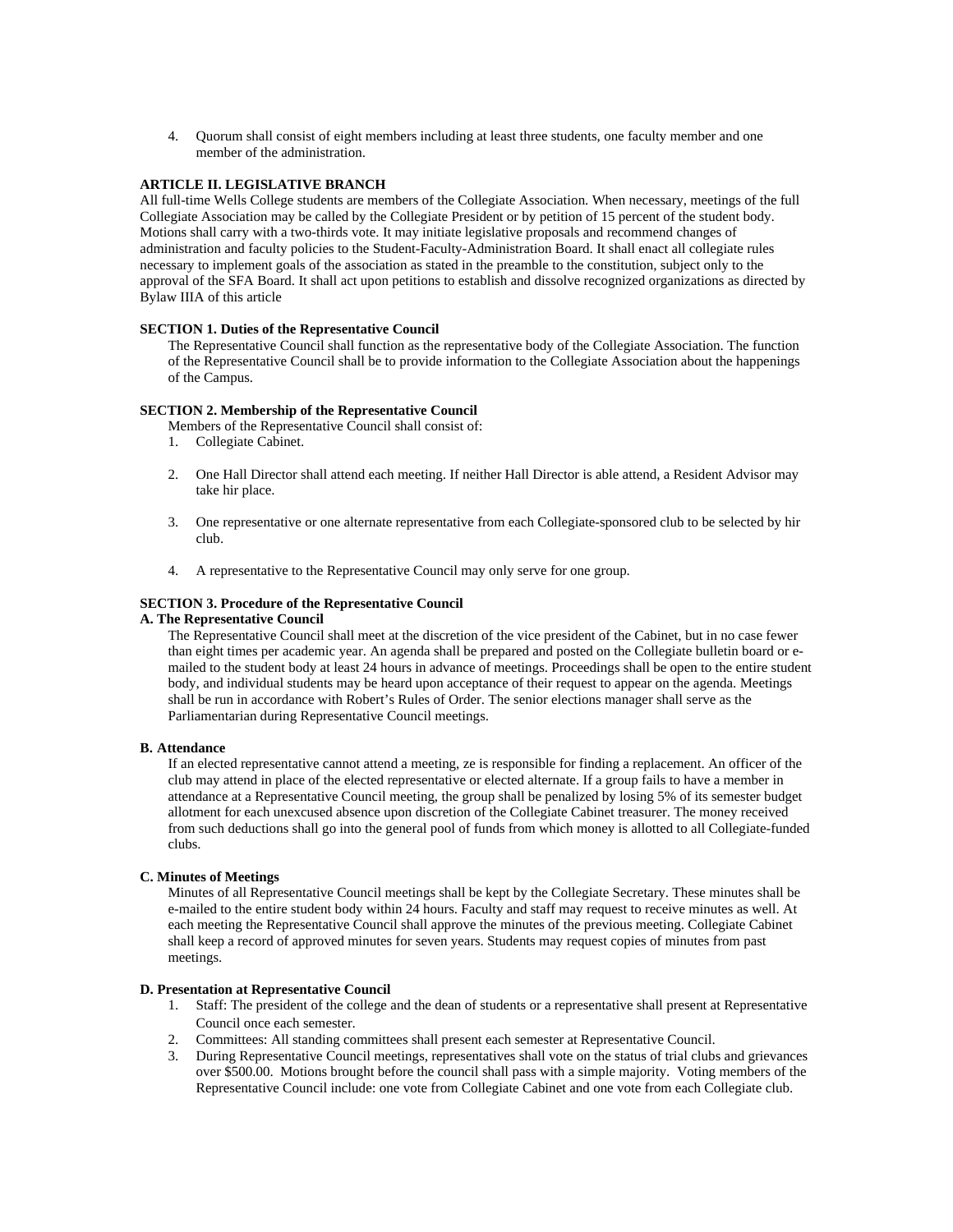# **ARTICLE III. THE JUDICIARY BRANCH**

The Judiciary Branch shall consist of the Community Court, the Appeals Board, and the faculty of the College.

## **SECTION 1. The Community Court**

#### **1. Duties**

The Community Court meets upon the request of a member of the student body, faculty, staff, or the administration to resolve alleged violations of Community Honor as defined by the Collegiate Constitution and Collegiate Rules of Wells College. Violations under the jurisdiction of the Community Court include lying, cheating, stealing, deceiving, concealing and/or failure to report a witnessed violation.

## **2. Membership**

- 1. The Court is composed of ten students (four seniors, three juniors, and three sophomores), three members of the faculty and two staff members. Court members are expected to be available one week prior to the beginning of classes for training and remain accessible for one week following the exam period of the spring semester to hear cases.
- 2. A rising senior and three rising sophomores are elected each spring to serve for the remainder of their College careers. One faculty member is selected each spring by the faculty board in compliance with the faculty handbook and serves a three-year term. One staff member is elected by the staff community each year to serve a two-year term and neither a student, staff member, or faculty member may simultaneously serve on the Appeals Board. A member of Community Court may not have an Honor Code violation. Furthermore, members of Community Court who are found responsible for a violation shall be held to a higher standard in terms of sanctions.
- 3. The assistant chair and chair positions are decided by the Court. At the end of hir first year of Court membership, a rising junior member shall be elected by Court members to serve a one year term as assistant chair for hir junior year and shall then serve a one year term as chair for hir senior year.
- 4. In the absence of the Community Court Chair, leadership of the Court shall be as follows: 1) assistant chair, 2) the chair's designee, 3) a student appointment from the dean of students. Any appointments to the position of chair are strictly pro tempore.
- 5. The dean of students shall act as advisor to Community Court for the purpose of providing training and consultation on procedural matters.
- 6. If the Court is unable to hear and decide a case due to a lack of quorum, and if the chair determines that the case cannot be postponed until the board reconvenes, the chair of the Court, or in hir absence the pro tempore chair, shall designate members of the board pro tempore in order to decide such a case. Any pro tempore appointments shall maintain the required proportion of student and faculty members. In designating members pro tem, the chair or acting chair shall seek the approval of the majority of the remaining Court members on campus.

#### **C. Procedures**

- 1. At the time that the respondent turns hirself in to the chair of the Court or is sought out by the chair if ze is turned in by a complainant of the alleged violation, the following procedure shall be followed:
	- a. The chair shall state the charge as stated in the constitution, the exact charge of the complainant and the respondent's three options.
	- b. Any student reported for a violation of Community Honor has three options: 1) Ze may have a hearing before the Court. 2) Ze may withdraw from the College. Should the student elect to withdraw from the College, ze shall leave campus within 48 hours after declaring hir intention to withdraw. 3) In cases where the ostensible violation has, in the judgment of the administration, a medical cause, ze may withdraw on medical grounds. The Court Chair shall be notified when a student withdraws.
	- c. The chair shall read to the respondent hir rights as stated under Judicial Procedures in the Collegiate Constitution.
- 2. The student has the right to support of hir choice from the student body, the faculty or the administration of the College. The exception to this is the Dean of Students or in hir absence, the Director of Residence Life and Learning Communities, both of whom may act as an advisor to Community Court on procedural questions. Ze shall have support in appeal of a case where the penalty is suspension or expulsion. The role of support shall be to assure fairness while upholding the obligation to honor the Collegiate system of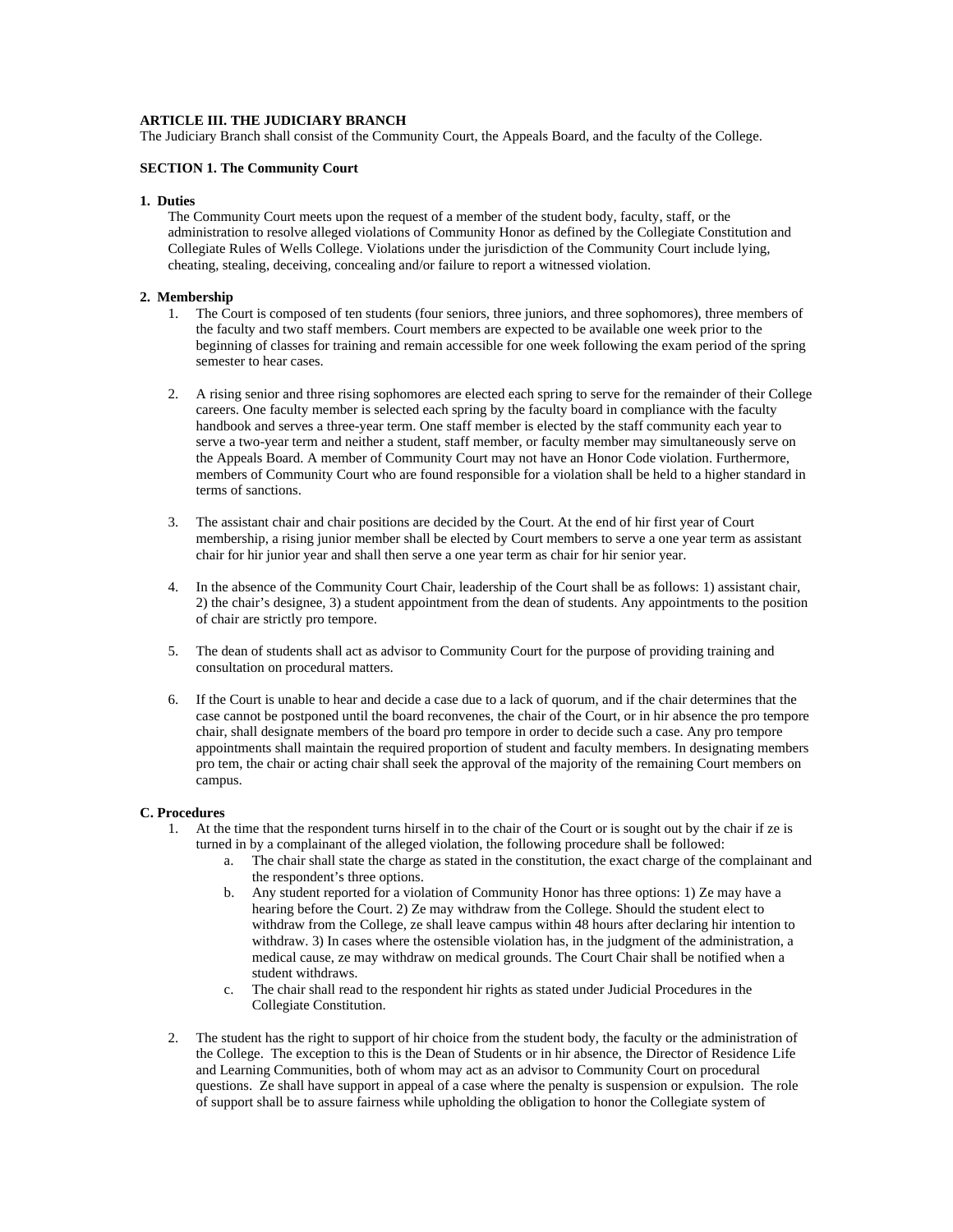government. The student shall have the right to testify, to confront all witnesses against hir and to present evidence on hir own behalf. The student has the right to remain silent on any question without the presumption of responsibility. All of those summoned by the Court shall appear; failure to do so shall be considered disrespectful to the Court. If, in the judgment of the chair of the Court, there are not extenuating circumstances involved in the failure to appear before the Court, those involved shall be subject to a fine of \$75.00.

- 3. The respondent and the chair, or the assistant chair in hir absence, shall both sign a statement stating the charges against the respondent and the respondent's rights.
- 4. The chair and the respondent shall then set the date and time of the hearing after consultation with the complainant and any witnesses.
- 5. The chair may ask the respondent and complainant for the names of individuals ze would like to serve as witnesses for the hearing. If the chair or assistant chair believes witness testimony shall be vital, ze shall contact these individuals directly and inform them of the time and place of the hearing. Witnesses have the option of attending the case (unless their presence is deemed necessary by the chair or assistant chair) but shall provide a statement at least 48 hours prior to the case.
- 6. Upon receiving written notification from the chair of Court that an individual is to be a respondent, complainant or witness on a Community Court hearing ze shall sign a statement, which verifies the receipt of the proper advance notification. The Assistant Chair of Court may assist the chair in organizing the case, which includes follow-up on sanctions.
- 7. If the respondent has not waived hir right to a hearing within 3-5 business days, the chair shall receive all statements from the respondent, the complainant, and all of their individual Witnesses no later than 48 hours before the time the trial is scheduled to begin. The chair shall sign, date, and include the time received on all statements presented to hir. Statements shall only be valid if signed immediately by the chair. Any statement submitted less than 24 hours before the case shall be invalid and that individual involved shall be disqualified from the hearing. Lack of statements from the complainant or the respondent shall result in penalties for Disrespecting the Court. If the respondent waives hir right to a hearing within 3-5 business days, the chair of Court shall receive all statements no later than 48 hours before the hearing is scheduled to begin.
	- a. Items (3)-(7) may be addressed in a meeting between the court chair (or assistant chair) and the respondent. This meeting shall be held within three business days of the time the Court Chair is notified of the violation. Respondents who fail to attend such a meeting after the second notice shall be reported to the dean of students.
	- b. The Court meets within 3-5 business days to handle all cases, unless extenuating circumstances require that special provisions be made or the respondent wishes to waive hir right to a hearing within 3-5 business days. In such cases the respondent may waive hir right to a hearing within 3-5 business days by signing such statements in the presence of the chair of the Court. All members of the Court are notified of the time and place of all hearings but are not informed of the nature of the case until the hearing. The respondent shall be notified in writing at least 24 hours before hir hearing and at that time shall again be given the reasons for the hearing. Failure to appear after the second notice of hearing entails automatic suspension until the respondent presents hirself to the Court.
	- c. All proceedings of the Community Court shall be kept confidential.
		- i. All hearings by the Court shall be tape-recorded to provide a verbatim record of all proceedings, excluding closed deliberations of the Court. After three years the tapes shall be destroyed, but a synopsis, written by the chair, including the names of those involved in the hearing, the charge, the decision, and the rationale for it, shall be maintained for seven years after the hearing.
		- ii. A member of the Court that has a special interest in a case shall disqualify hirself from the case. All decisions carry upon a two-thirds vote of the Court, provided a quorum is present. Decisions of responsible or not responsible shall be determined by a preponderance of the evidence. A decision of acquittal may only be reached when there is a failure to meet a two-thirds vote. Decision of acquittal is final.
	- d. The chair of the Community Court immediately informs all present at the hearing of the decisions of the Court. In cases of suspension or expulsion, the student shall leave campus within 48 hours, even if awaiting the outcome of an appeal.
	- e. The Dean of the College, the Dean of Students and the President shall be informed immediately after the hearing, no matter what the hour, of all decisions involving suspension or expulsion.
	- f. The respondent and hir support, the complainant and hir support, and the faculty member(s)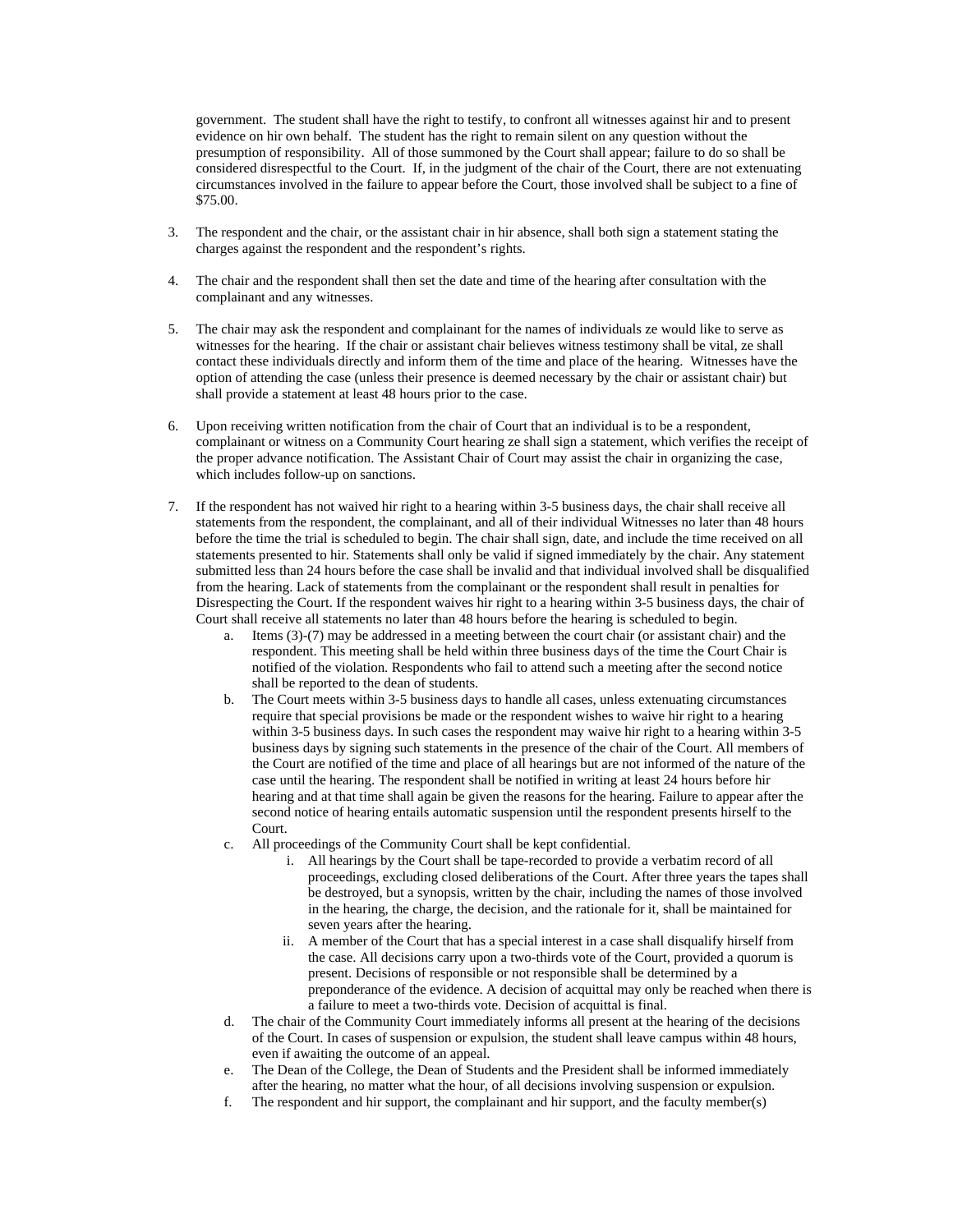involved (present only in an academic case) shall receive written notice of the outcome (includes student name) within one week after the end of the hearing.

- g. Right to Appeal:
	- i. In the event that the Community Court finds the respondent responsible for the charge(s) brought against hir, ze shall be informed of hir right to appeal.
	- ii. Should the respondent wish to appeal the decision of Community Court, ze shall indicate hir intent in writing to the chair of the Appeals Board within 48 hours of receiving the written decision from the Community Court.
	- iii. A decision of Community Court may be appealed if in the respondent's judgment at least one of the following criteria is met:
		- 1. There was a procedural irregularity so substantial as to have likely altered the outcome of the decision.
		- 2. New information that could not have been known or brought forward at the time of the hearing that is so substantial as to have likely altered the outcome of the hearing.
		- 3. A sanction is grossly out of line with the violation.
- h. The student body shall be informed of all judicial decisions within one week after the end of the hearing by posted notice on the Community Court bulletin board. This notice shall preserve the anonymity of the student. The same report given to the faculty shall be given to the students at the last Representative Council.
- i. The faculty shall be informed of all judicial decisions. Such notice shall be made by a report given by the Chair of Community Court during the last faculty meeting of each semester. This report shall preserve the anonymity of the student(s) and shall contain the nature of the violation, the decision of responsibility and the sanctions in broad terms.
- 8. Official charges shall be filed within one month of witnessing an alleged violation or admission of a violation. A hearing may occur up to one year after the charges are filed.
- 9. Self-reported violations that are reported later than one year after occurrence of the violation shall not result in a hearing.
- 10. Short College Breaks: Alleged violations of the Honor Code discovered during College breaks shall be heard within the first week of resumption of classes provided the respondent and complainant have returned to campus.
- 11. Long College Breaks: Any alleged violation reported or discovered during the fall examination period, or the grading period thereafter, shall be heard during the first week of the following spring semester. The chair of the Court shall notify the respondent and complainant of the pending case in writing and ask them to submit a written statement to hir of their involvement in the case. This statement should be mailed to the chair within one week of notification of the pending case. The statement may be revised with Support upon the student's return to campus but both statements shall be admissible as evidence. In the letter of notification, the chair shall ask if either party has any Witnesses. If names of Witnesses are given, the chair shall also request a written statement from these individuals. Court members are expected to remain accessible for one week following the exam period of the spring semester (Senior Week) in case alleged violations are discovered during this time. In the case that the respondent is a senior, a hearing shall take place during this week. If the student(s) involved are not seniors and have left campus for the summer break, they shall be notified by the chair of the pending case following the procedure outlined above. The hearing shall take place within the first week of the fall semester. Written statements in the case of Witnesses in the senior class shall be taken at the time of report and shall be admissible as evidence.

# **D. Penalties**

- 1. Academic penalties may be imposed by the Community Court or by the Appeals Board. These penalties may include but are not limited to:
	- a. Failure of all or part of the course involved, with the approval of the instructor.
	- b. Suspension for up to 30 weeks.
	- c. Suspension with no transfer of credits earned at another institution while under suspension.
	- d. Expulsion.
	- e. Fines or appropriate work assignments.
- 2. Nonacademic penalties may be imposed by Community Court. Some examples of penalties are:
	- a. A Letter of Warning to be placed on file in the Community Court's file and/or the dean of students office.
	- b. Fines or appropriate work assignments.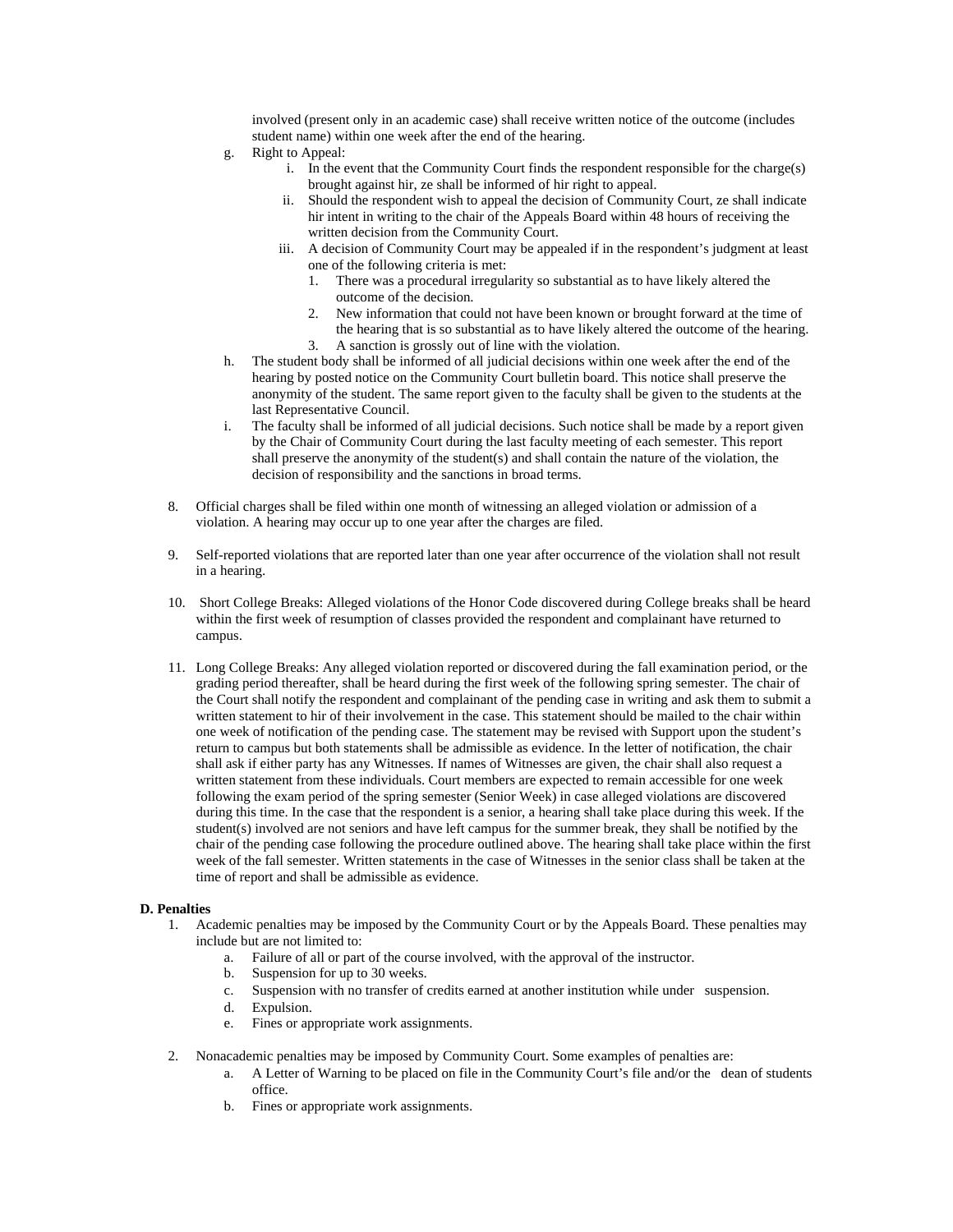- c. Probation.
- d. Removal from the residence hall.
- e. Suspension.
- f. Expulsion.
- 3. Previous cases where a student has been found responsible shall be taken into consideration in the assessing of penalties.
- 4. A student who fails to observe the sentence imposed by the Community Court shall be referred to the dean of students by the chair with the further charge of failure to comply.

# **E. Documentation**

All records of Wells disciplinary proceedings shall be kept confidential. A verbatim record (tape) of all cases shall be kept for three years. The chair of the Court shall keep files on all students who come before the Court, and a notice of the violation (with the students, name date of violation, type of violation, sanctions imposed and deadlines for sanctions) shall be placed in the student's file in the dean of Student's office. The files of students found responsible shall be kept for the duration of their academic careers at Wells. The files of students found not responsible shall be destroyed. A written file of the hearing shall also be kept for seven years. This file shall include all statements by all parties, copies of the evidence submitted in the case, the posted community notice, and a written summary of the case prepared by the chair. This summary shall include the following:

- 1. The allegation or charge in the words of the complainant and as covered in the constitution.
- 2. A set of facts that describe the violation including date, time, and individuals involved.
- 3. The names of those present at the hearing Court members, Support persons, Witnesses, etc.
- 4. The date and manner of notification of the respondent.
- 5. The Witnesses and the nature of their testimony.
- 6. The decision, including appropriate deadlines for completing assigned sanctions.

A summary of all major cases shall be kept permanently, exclusive of names, for reference and precedent. Court files shall be kept in the Court filing cabinet in the locked Community Court Room. Only the chair of the Court shall have access to these files.

# **SECTION 2. The Appeals Board**

# **A. Membership**

- 1. The Appeals Board shall be comprised of the Provost and dean of the College (or hir designee), three faculty members, including two regular and one alternate members, and four students, including two regular and two alternate members. Faculty serve three-year staggered terms, and students serve for two years. The faculty and students should each elect one regular and one alternate member each year. The student member and alternate shall be chosen from the junior class to assure that the board shall be comprised of two juniors and two seniors or one regular and one alternate member from each class. Those elected to the board, both regular and alternate, should be available for one week after the last final exam of the spring semester. The chair shall be elected each year from the student and faculty members of the board. Members of the Community Court are not eligible to sit on the Appeals Board.
- 2. In the absence of the Appeals Board chair, leadership of the board shall be as follows: 1) the chair's designee, 2) a student appointed by the provost and dean of the college (or hir designee). Any appointments made to the Appeals Board are strictly on a pro tempore basis only.
- 3. If the board is unable to hear and decide a case due to a lack of quorum and if the chair determines that the case cannot be postponed until the board reconvenes the chair of the board, or in hir absence the pro tempore chair, shall designate members of the board pro tempore in order to decide such a case. Any pro tempore appointments shall maintain the required proportion of student and faculty members. In designating members pro tempore, the chair or acting chair shall seek the approval of the majority of the remaining board members on campus.

# **B. Right to Appeal**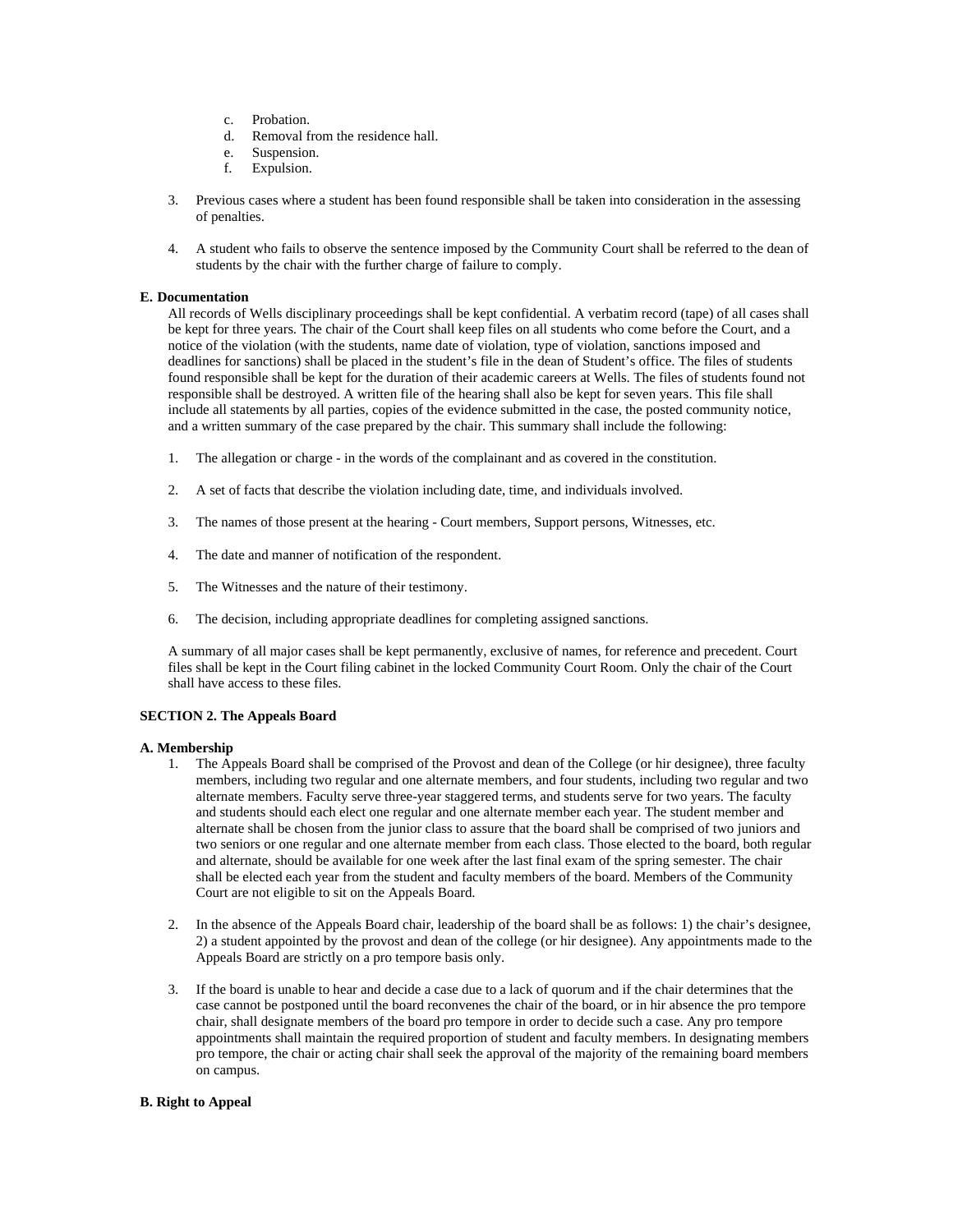- 1. In the event that the Community Court finds the student responsible for the charge or charges brought against hir, ze shall be informed of hir right to appeal.
- 2. Should the respondent wish to appeal the decision of the Community Court, ze shall indicate hir intent in writing to the chair of the Appeals Board within 48 hours of receiving the written decision from Community Court.
- 3. A decision of Community Court may be appealed, if in the respondent's judgment at least one of the following criteria is met:
	- a. There was a procedural irregularity so substantial as to have likely altered the outcome of the decision.
	- b. New information that could not have been known or brought forward at the time of the hearing that is so substantial as to have likely altered the outcome of the hearing.
	- c. A sanction is grossly out of line with the violation.

# **C. Procedures**

- 1. Upon receipt of a letter of intent to appeal, the chair of the board shall call a meeting of the board within seven business days, not including any intervening official College vacation periods.
- 2. A quorum shall consist of five members of the board. In the event that an appointed faculty or student member may not sit because of special knowledge or interest in the case, the alternate from the same election year shall sit in the regular member's place. In the event that the alternate from the same election year shall also disqualify hirself, the remaining alternate shall sit. In the event that the dean of the college shall disqualify hirself, hir designee from the office of the dean of the College shall sit in the place of the absent dean. Should a board member who is the elected chair disqualify hirself, the board sitting in appeal shall elect a chair pro tempore from among the faculty or student members.
- 3. All proceedings of the meeting shall be held in the strictest of confidence.
- 4. The appellant has the right to appear before the board with support: support shall be a student, a faculty member, or an administrator currently attending or employed by Wells College. The appellant has the right to call witnesses.
- 5. The board shall call the chair of the Community Court and may call other such witnesses deemed appropriate.
- 6. All decisions of the Appeals Board to override a Community Court decision shall have at least three of five members present in agreement.
- 7. Upon completion of the hearing, the board shall render a decision in writing to the appellant within 24 hours.
- 8. The board may remand the case to Community Court for reconsideration; Community Court shall act within 48 hours.

# **D. Penalties**

- 1. The board may sustain or deny the findings of Community Court.
- 2. The board may decrease or eliminate any or all penalties assessed by Community Court, but it may in no case increase penalties.

# **E. Decisions**

The decisions of the board are final, except the respondent may make a final appeal to the president of the College in cases in which the penalty involves suspension or expulsion from the College. Such appeal shall be made within 48 hours of the receipt by the appellant of a written decision from the board. The president shall render a decision in writing to the appellant within seven business days of receipt of a notice of appeal based on review of all relevant materials. The president may:

- 1. Sustain a decision.
- 2. Decrease or eliminate penalties but in no case increase penalties.
- 3. If there is a procedural irregularity so substantial as to have likely altered the outcome of the decision, anyone involved has the right to bring it to the attention of the SFA Board.

## **F. Confidentiality**

While maintaining confidentiality the board and, where appropriate, the president of the College shall report final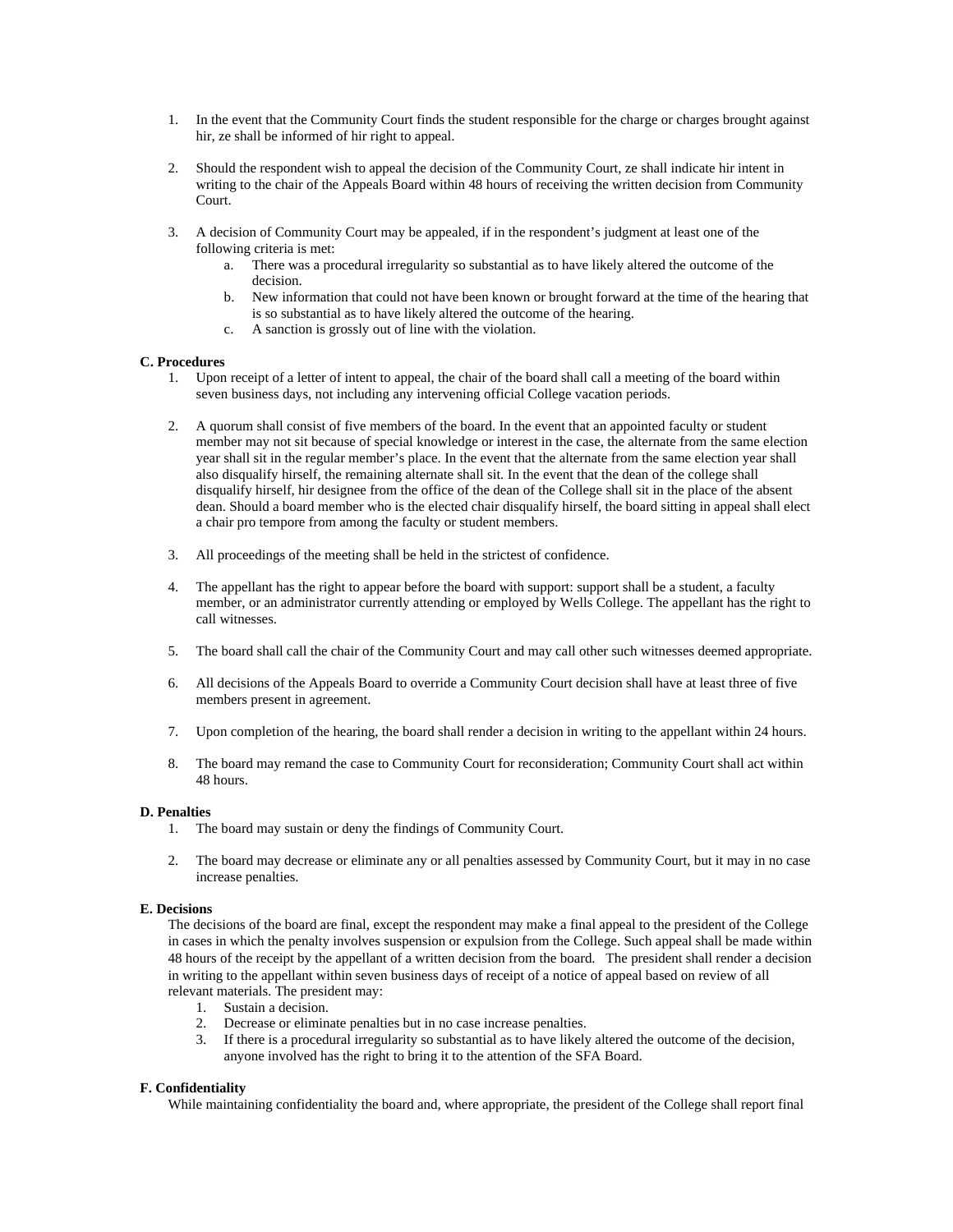actions on all such cases to the faculty at its next regular meeting. students shall be notified by posted notice on the Community Court board.

# **G. Record Keeping**

- 1. All hearings of the board shall be electronically taped.
- 2. After three years the tapes shall be destroyed but a synopsis, written by the chair of the board or the chair pro tempore where appropriate, outlining the reasons for appeal, the names and basic arguments of the appellant and all witnesses, and the decision, including the rationale for it shall be kept in the dean of students office for seven years. Access to the records shall be limited to the president, the administrative members of the board, and the current chair of the board.
- 3. In cases in which final appeal is made to the president of the College, the president shall keep a written record of the reasons for the appeal, all of the material presented for consideration, the decision and the reasons for the decision. Such records shall be kept in the Office of the President of the College for seven years

## **ARTICLE IV. CONDUCT REVIEW BOARD**

This board shall consist of 12 student members and the Judicial Hearing Officers. Resident Advisors, Hall Directors, Community Court, or Collegiate Cabinet members shall not serve on this board as student members. Elections shall take place in the spring. Three rising sophomores shall be elected for a three year term and one rising sophomore, one rising junior and one rising senior shall be elected for a one year term (an election for a rising senior shall not take place if the current one year member is elected Chair). A rising senior member elected from within shall chair the board. This board shall review violations against the Student Code of Conduct. For a violation to be heard a quorum shall be met of five students, the Chair and a Judicial Hearing Officer.

# **ARTICLE V. CLASS GOVERNMENT**

### **SECTION 1. Membership**

Each rising upper class shall elect a president, vice-president, secretary, and treasurer in the spring semester for the upcoming academic year. First years shall elect their officers in the fall semester. Individuals holding positions on the Collegiate Cabinet are not eligible for Class Officer positions. Elections for Class Officers shall be held annually. Duties of the officers are as follows: the president shall govern the class and call all class meetings; the vice president shall be responsible for social events and shall assume the duties of the president in hir absence; the treasurer shall manage the class finances and sit on the Traditions Committee; the secretary shall be responsible for communication with the class. The senior class secretary shall serve as the class secretary after graduation and until ze is no longer able. Officers shall host at least three class meetings and one bonding every semester.

# **SECTION 2. Duties of the class officers**

# **A. President**

To be the primary line of communications between the class officers and the class. Responsibilities include advertising, sending out announcements, contacting members of the administration and calling meetings of the other class officers in their year. The senior class president shall also serve as the reunion chair until ze is no longer able.

# **B. Vice President**

To create meeting agendas, to assume the duties of the president upon the president's absence and to perform tasks in order to assist with presidential duties. The vice president of the class is responsible for interclass communication and is the main contact for conflict within the class officers.

# **C. Treasurer**

To keep exact ledgers of all transactions, drafting and submitting budgets and end of semester reports, filling out reimbursement, grievance, and fundraising forms. The treasurer shall also sit on Traditions Committee.

# **D. Secretary**

To maintain class listserves, to take minutes at all class officer meetings and at all meetings of the class. The first year secretary shall serve as the secretary of CoCO. The senior class secretary shall serve as the class secretary until ze is no longer able.

# **ARTICLE VI. DERELICTION OF DUTY, DISMISSAL FROM ELECTED OFFICE AND RESIGNATION**

The procedure for addressing perceived negligence of duty by collegiate cabinet members, class officers, and Community Court members is as follows: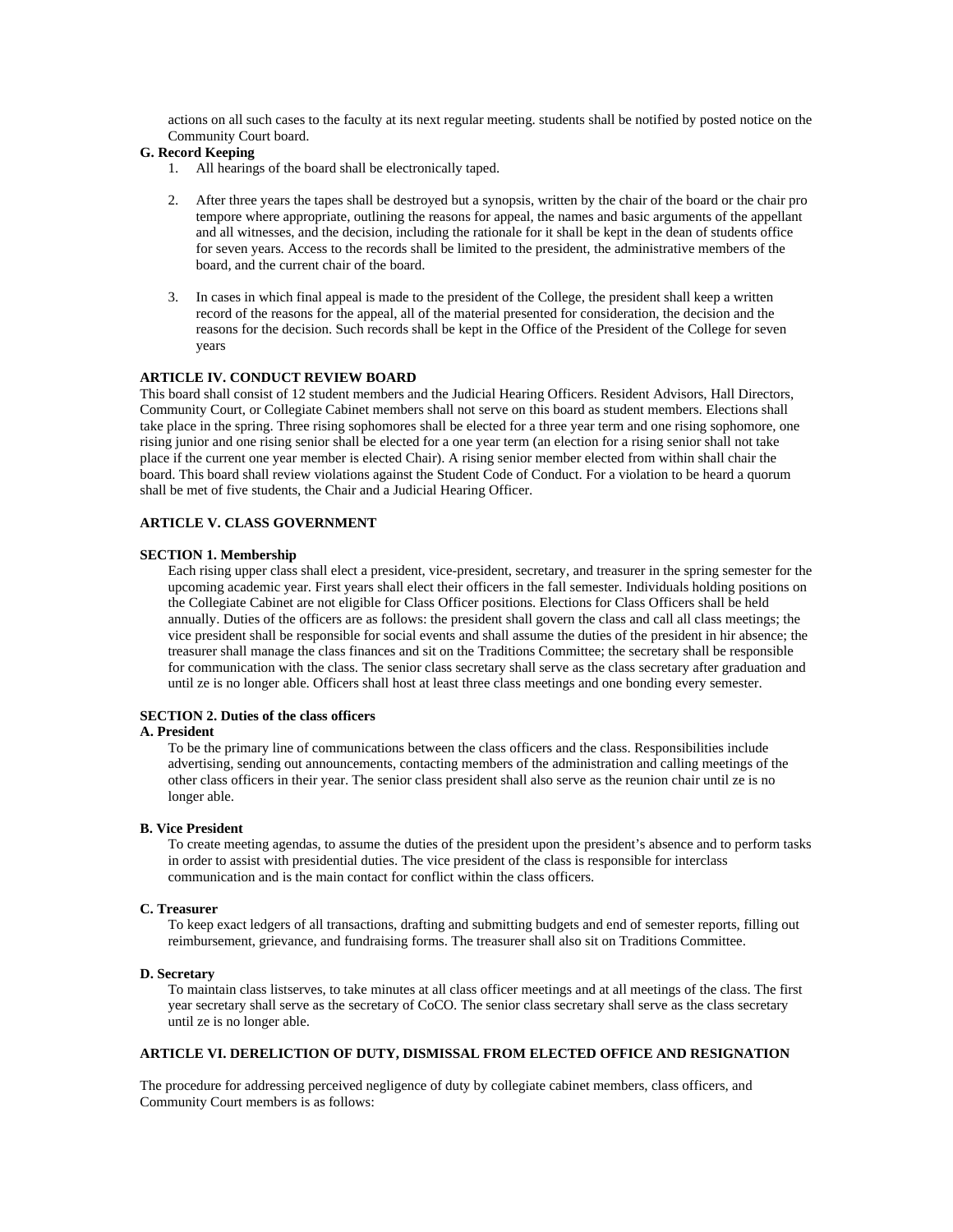# **SECTION 1. Negligence**

# **A. Cabinet Members or Class Officers**

Cabinet Members or Class Officers shall meet with the group's advisor and the student in question to address issues of negligence. All due effort shall be made to fully inform the student in question of hir duties and responsibilities. In the event of continued negligence, the collegiate cabinet member or class officer in question shall be taken to Community Court. The student shall be dismissed from office if Community Court finds ze has failed to uphold the standards and principles of the Collegiate Association.

### **B. Community Court Members**

Community Court members shall meet with the Community Court Chair to address issues of negligence. In the event of continued negligence the Court member shall be taken to the SFA Board. The student shall be dismissed from office if the SFA Board finds ze has failed to uphold the standards and principles of the Collegiate Association.

## **SECTION 2. Resignation**

In the case of resignation the student shall inform all other class officers and advisor(s) of hir choice and write a letter of resignation, which shall include reasons of the resignation, to be given to both to the officers and Collegiate Cabinet in order to have proper documentation of the resignation.

In the event an officer is relieved of hir duties, Collegiate Cabinet and the remaining class officers shall collaborate and find an appropriate and agreed-upon replacement.

# **ARTICLE VII. AMENDMENT OF THE CONSTITUTION**

Amendments of the Constitution shall be approved by the Collegiate Association and the SFA Board. Amendments to the preamble, anti-discrimination policy, Honor Code, Article I Section 2, Articles III, VII, and VIII, and Bylaw III shall require the further approval of the faculty. Amendments shall take effect immediately upon approval.

# **ARTICLE VIII: RATIFICATION**

This constitution shall become effective when it is approved by members of the Collegiate Association in a balloting to be held for that purpose, provided: that the balloting takes place no less than one week after presentation of this constitution to the association; that it receives a simple majority of the votes cast; and that it meets the approval of the faculty.

# **COLLEGIATE BYLAWS**

#### **ARTIVLE I. ELECTIONS**

#### **SECTION 1. Elections Committee**

All voting processes within the Collegiate Association shall be conducted by this committee. By the completion of the first week of classes, representatives shall be elected to serve on the committee. The committee shall be composed of two members of each class elected in the fall semester for a four year term. Responsibilities of the Elections Committee are to encourage all students to vote, abide by the election procedures and send e-mails to the wellsdailynews@wells.edu in notification of all open positions, opening and closing of both nominations and voting periods, send emails to class- secretaries@wells.edu announcing positions relevant to each class, administrate all open forums, ensure that all candidates abide by elections procedure and meet the criteria for desired positions, receive and discuss any complications arising from Student Elections process or procedures, and in conjunction with Cabinet shall have the ability to dismiss a candidate for violating election procedures and/or protocol. The Junior Elections Manger shall be selected by current members of the Elections Committee in the spring of hir sophomore year to serve a two-year term. The Senior Elections Manager shall run the fall elections and the Junior Elections Manager shall run the spring elections. In the event that an Elections Manager runs in an election, the other representative of the junior or senior class shall serve in the role of Alternate Elections Manager for that election.

# **A. Duties of the Elections Managers**

- 1. Chair Elections Committee
- 2. Schedule all regular elections
- 3. Serve on Constitutional Review Committee
- 4. Set up online elections and coordinate polling places
- 5. Explain and enforce campaigning rules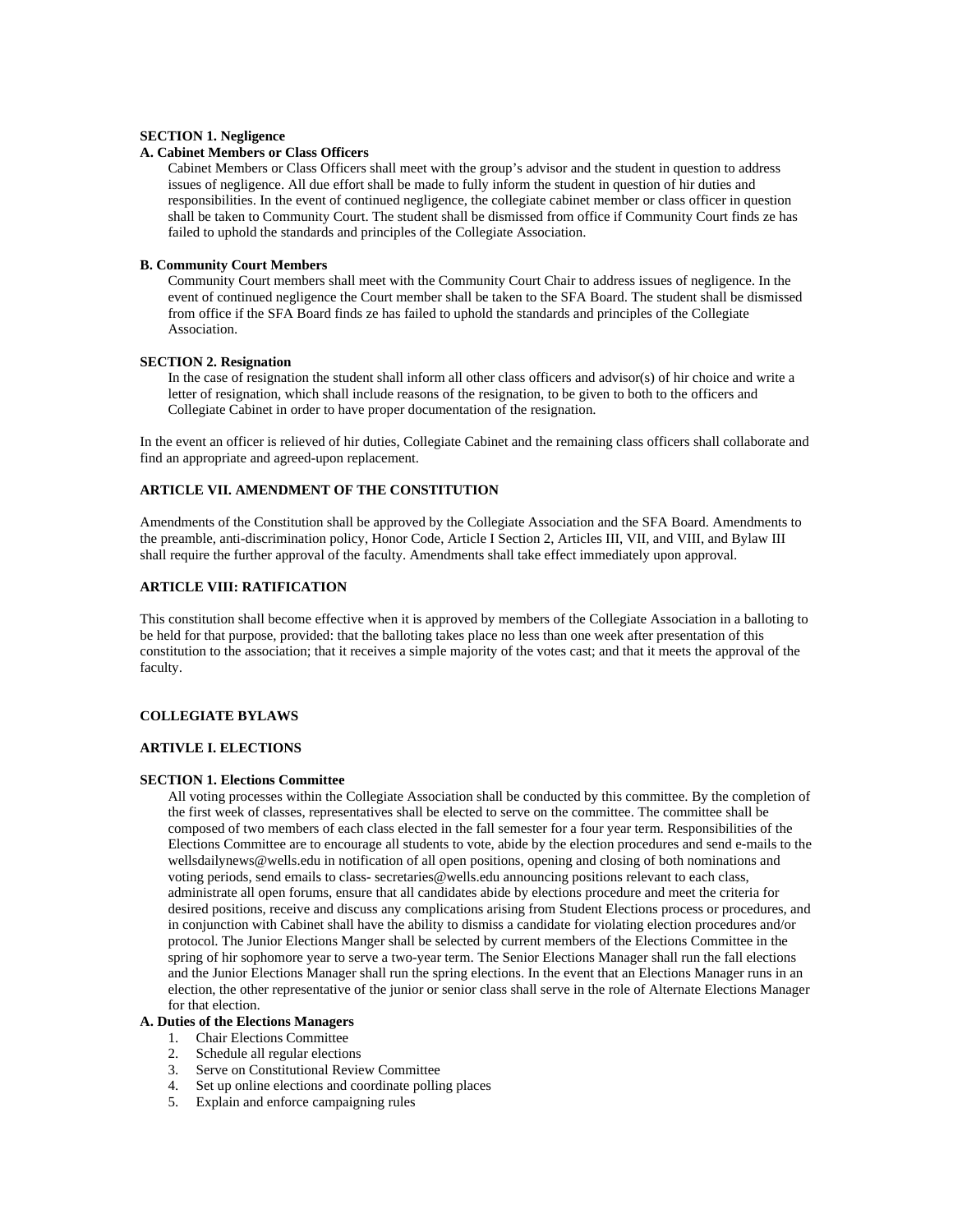6. Help Collegiate Cabinet in the appointments when positions become vacant

# **B. General Procedure**

- 1. Candidate Qualifications: Candidates may only run for positions in which they are qualified (class year); if running for Class Officer, Collegiate Cabinet or other one year positions, candidates are required to be on campus and shall fulfill the entire duration of their term. Failure to fulfill the duration of an elected position constitutes an Honor Code violation.
- 2. Nominating Procedure: All nominations for student offices are self-nominations. All nominations shall be held open for a minimum of three business days. If within that time only one student nominates hirself, that student shall run unopposed on the ballot. In the event that no one nominates hirself the nomination shall be held open for a second time. After the second round of nominations if the position is still unfilled Collegiate Cabinet shall appoint a student to fill the position. A member of the elections committee shall post all nominations on the collegiate bulletin board at least 48 hours prior to the opening of the election. On an 8 1⁄2 x 11 white sheet of paper a self-nomination shall consist of:
	- a. Candidate's name, class, and desired position.
	- b. Candidate's qualifications for desired position.
	- c. Candidate's photo.
	- d. Candidate's signature.
	- e. On the back of the nomination, candidates shall include a phone number and an email address at which they can be reached following the election.
- 3. Any self-nomination that does not follow this format shall be rejected by the election managers and shall not be placed on the Elections Board. In addition, a self-nomination referring to, or mentioning the names of other candidates (for the desired position or any other position) is inadmissible.
- 4. Managers shall make all rejections known to the candidate in question in writing within 12 hours after the close of the nomination period. The candidate shall be given an additional 12 hours to resubmit an acceptable self-nomination if ze chooses to do so. The candidate may appeal the decision of the election managers to the Community Court by notifying the Community Court Chair in writing of hir desire to appeal within 24 hours of notification of rejection. Appeals shall be brought to Community Court on the grounds of procedural error.

# **C. Collegiate Cabinet Positions**

Nominations for Collegiate Cabinet positions (excluding Community Court Chair and Senior Elections Manager) open at 1 a.m. on the Monday of the third full week of classes in February, (in the fall it shall be the third week of class) and are open until 1 a.m. on Thursday. For one week after nominations close candidates have the right to express their platform by means of open forums (see C. for campaigning rules). Elections shall be held the second Thursday after nominations close. After nominations close and during this week of discussion, at least two days before the election, speeches shall be given by the candidates at Representative Council. All candidates for Collegiate Cabinet positions shall meet with the current Cabinet member in the position they are running for to discuss responsibilities of the office; failure to do so shall result in negating eligibility for election. All Collegiate officers shall be elected by a popular vote. In the event of a tie between candidates, a runoff election between tied candidates shall occur within three business days. If the tie is not broken in the second election the election is declared void and nominations are opened a second time. The election managers shall notify the dean of students and Collegiate Cabinet of the results of all elections. The secretary of the faculty shall also be notified when faculty committees are involved.

# **D. General Elections**

In the fall general elections shall be held for the freshman class and all open positions starting with the nomination period beginning the first full week of class. The nomination period shall be open for a minimum of three business days. Elections shall begin one week after the nomination period closes. In the spring all non-Cabinet elections shall follow the same procedure as the April timeline outlined in the Collegiate Cabinet Positions listed above, starting the week after Spring Break (see C. for campaigning rules).

#### **E. Off-Campus Study**

Students who are taking advantage of off-campus study are permitted to run for any office provided they shall be on campus during the expected term of service. Class officers and committee members shall notify Collegiate Cabinet upon committing to participate in an off campus study program. Elections shall be held to fill the space either permanently or temporarily depending on position. Self-nomination procedures are the same for OCS students as for on-campus students. In the case of Collegiate Cabinet, excluding Community Court chair, nomination speeches may be read by another student.

# **F. Campaigning**

Accepted candidates shall meet with the Elections Managers to go over rules and guidelines of campaigning. During this meeting, the Election Managers shall clearly define what forms of campaigning are acceptable; candidates shall sign a campaigning contract stating they shall abide by these rules to proceed in the elections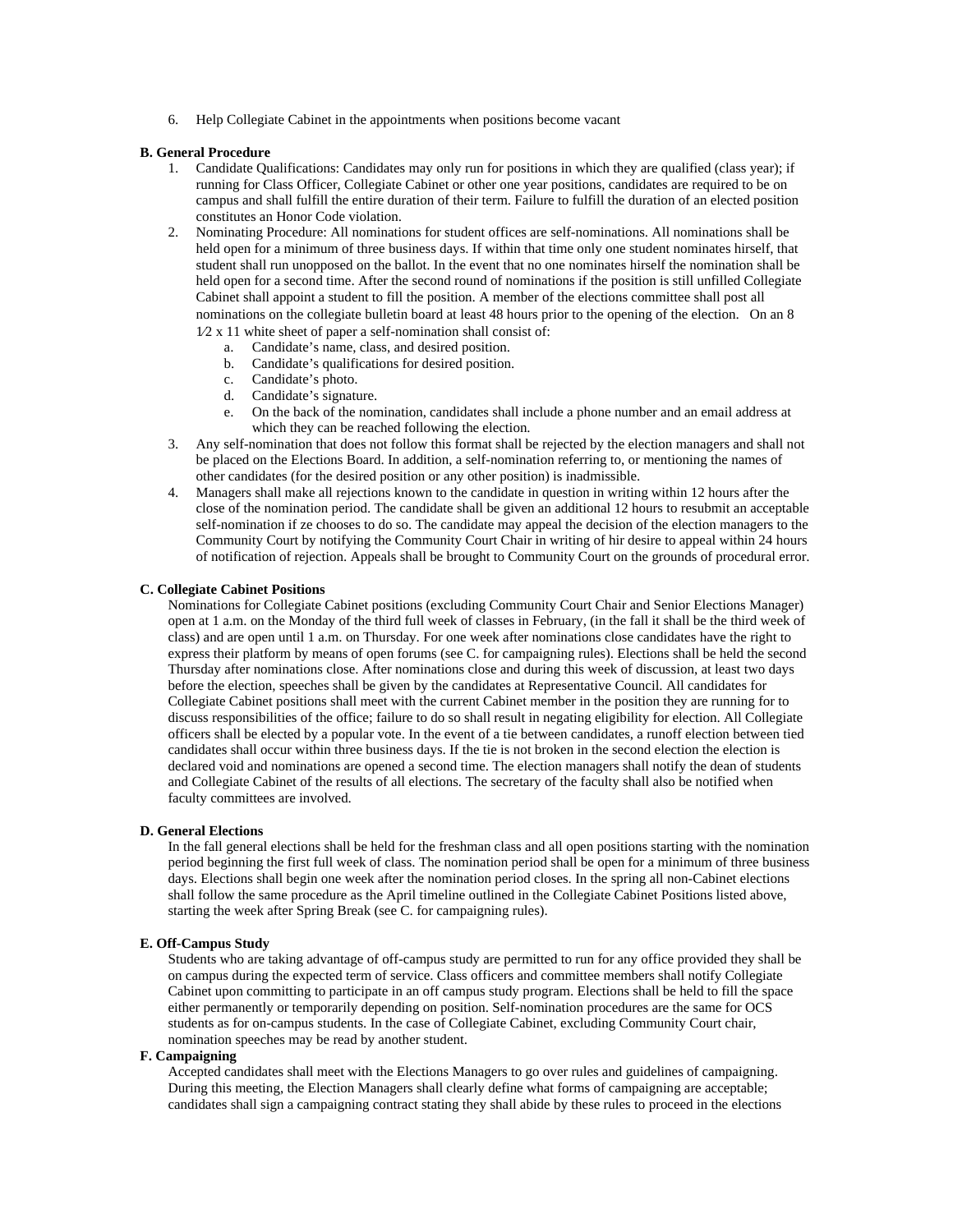process. The campaigning contract shall follow this outline:

- 1. There shall be no bashing of or mudslinging towards fellow candidates.
- 2. There shall be no distribution of materials not provided by Elections Committee (this includes posters, pins, buttons, tee-shirts, etc). If candidates request to use online resources the Elections Committee shall establish such resources to include all candidates in an equal way. Each candidate has the right to hold their own open forum and shall coordinate through Election Managers.
- 3. Candidates may submit information intended to be posted on Facebook to the elections committee. The committee shall administer and monitor a page throughout each election.
- 4. Either an Elections Manager, or a member of Collegiate Cabinet, shall be present at these open forums. Failure to abide by these rules shall be reviewed by the Elections Committee. Violations may cause candidates to be removed from the ballot and/or their position. Additional sanctions may be imposed by the Elections Committee based on the nature of the violation. All final decisions about violations of elections procedure shall be decided by the Elections Committee.

#### **G. Rights of Candidates**

Once the tally is complete the Election Managers are to notify all candidates of the results prior to the campus announcement. If a candidate knows beforehand that ze shall not be available at the time of notification ze is to notify the Election Managers. The Election Managers shall call the candidate; if the candidate is not available an email shall be sent to the candidate. After following these two steps the Elections Mangers are no longer responsible for notifying that particular candidate as to the outcome of hir election. Each candidate may demand to know the statistical (percentage) results of hir election; these figures shall remain confidential (exception: during a meeting to review the contested elections). A candidate may contest an election on procedural grounds (i.e., omission of a candidate's name from the ballot, breach of campaign instructions, etc.) or with the mutual consent of all candidates in a specific election.

#### **H. Procedure for Contested Elections**

Within 48 hours the candidate contesting an election shall first petition the Election Committee in writing for a new election. If the candidate is not granted a new election by these means ze may then present hir case before Community Court on procedural grounds. Notification for each appeal shall occur in writing within 48 hours of the previous decision. Only in contesting hir election is the candidate authorized to use the statistics (percentages) from the contested election. Any decision reached by the Elections Committee on non-procedural errors is final. Once a decision is reached by the Elections Committee or Community Court it is final. The same ground for contestation cannot be used by the same candidate again in the same election.

#### **I. Procedure for Cabinet Appointment**

Committees shall be responsible for filling their own vacancies. Each replacement shall be approved by the Collegiate Cabinet. Upon receipt of nomination notification the nominee has 24 hours to accept or decline the position in writing to the Elections Committee. The elections committee is then responsible for informing the Collegiate Cabinet, dean of students, the nominee, and the Secretary of the Faculty where faculty committees are involved.

# **ARTICLE II. STANDING COMMITTEES**

## **SECTION 1. Responsibilities of Collegiate Committees**

All standing committees shall meet at least three times with a majority quorum and present at Representative Council each semester. Each committee shall submit meeting times and minutes to the Collegiate Cabinet. Minutes shall be sent to the Collegiate President no later than 48 hours after each meeting.

#### **SECTION 2. Student Committees**

# **A. Election Committee**

See Bylaws I-A

# **B. Housing Committee**

This committee shall consist of eight students. Two students shall be elected by and from the first-year class in the fall and shall serve for four years. Students running or serving on this committee shall live in Wells-affiliated housing. The committee reviews petitions, establishes room quotas, and conducts room draw in the spring. Policies regarding room designations, room selections processes, applications for special interest housing, etc. shall be approved by the Director of Residence Life and Learning Communities, who serves as advisor to the Housing Committee.

# **C. Dining Hall Committee**

This committee consists of eight students, two from each class and one representative from the dean of students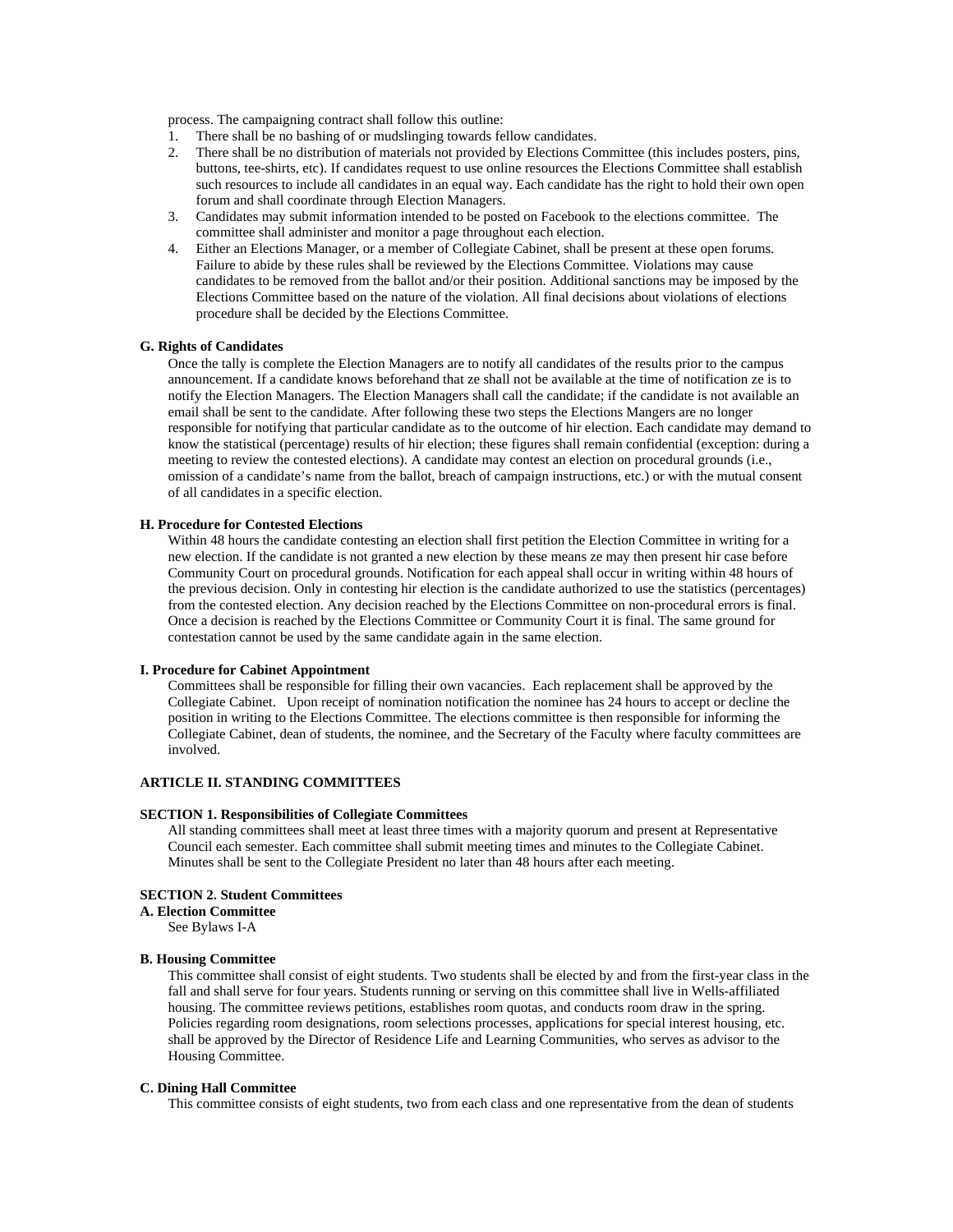office. Two students shall be elected from each first-year class to serve for four years. The committee works in coordination with the food service director on meal plans and in helping hir to be responsive to student need. A staff member of Wells Dining shall serve as advisor to the Dining Hall Committee. The students running for/serving on this committee shall be on the campus meal plan.

#### **D. Information Technology Committee**

The Information Technology Committee (ITC) is comprised of the Collegiate Secretary (who shall serve as chair), the Director of Information Technology (who shall serve as the advisor), and one student representative from each class. One junior and one first year shall be elected in the fall semester and serve two-year terms. The committee shall act as a liaison between the student body and the Information Technology department, address student needs and concerns and make recommendations for improvement. The IT Committee shall communicate with but be distinct from the faculty TAG committee.

#### **E. Health Center Committee**

The committee shall consist of five student members, a staff representative from the Student Life Department and a representative from the Security Department. One student from the Women's Resource Center and one student from each class shall be elected to the committee during hir freshman year. All members serve for four years. This committee shall meet at least once a month to address student concerns and consider matters of importance to the health of the student community. In addition, the committee shall meet every other month with physicians, nursing staff and/or counselors from the Community Medical Center to discuss any student and medical center concerns. The head athletic trainer shall serve as advisor to the Health Center Committee.

# **F. Coalition of Class Officers**

The Coalition of Class Officers is to act as a support group for other class officers, to provide a set line of communication between the class years, and to discuss and plan class traditions with the help of other class years. The CoCO Co-Chairs shall be elected from within; any class officers who have held a position for more than a year are eligible to run. CoCO meetings shall be held at the discretion of the Co-Chairs and shall meet with Traditions Committee at least twice a semester. The advisor of CoCO shall be the Director of Student Activities and Leadership. The CoCO advisor may request to attend CoCO meetings by contacting the CoCO chairs.

#### **G. Transportation, Safety and Security Committee**

The committee consists of four students, one student from each of the sophomore, junior, and senior classes, and one non-traditional and/or off campus student-at-large, two faculty members, two staff members and the Director of Campus Safety, who shall serve as Chair. Students are elected annually and serve a one-year term. The committee shall address student needs and concerns and make recommendations to improve transportation services, parking issues, and general safety and security on campus.

# **H. Constitutional Review Committee**

The Collegiate Vice President shall serve as chair and call all meetings of this committee. The committee shall consist of the Community Court Chair, elections managers, the Collegiate President, Assistant Community Court Chair, who serves as secretary, and four students elected at large each year. This committee shall oversee all constitutional amendments and revisions. This committee is responsible for the final draft of the constitution. The dean of students serves as advisor to the Constitutional Review Committee.

# **I. Traditions Committee**

This committee shall be chaired by the Collegiate Secretary and shall consist of the Collegiate Treasurer, treasurers of each class and a student representative from each class. The student representatives shall be elected in the fall for a two-year term. At the first meeting of every year the chair of the traditions committee shall appoint a committee secretary. The committee shall be responsible for the continuation and development of all traditions. This committee shall meet a minimum of once per month, and at the chair's discretion. The Director of Student Activities and Leadership shall serve as the advisor to the Traditions Committee. Traditions Committee shall be given a Collegiate budget to fulfill its duties that will be approved at Collegiate's discretion.

# **J. Student Committee on Inclusive and Intercultural Excellence**

This committee shall consist of a student representative from each class as well as a representative from each of intercultural group including but not limited to: WISA (Wells International students Association), POWER (Praising Our Work, Ethnicity and Race), Sexuality and Gender Activist (SAGA), Sex Collective, Women's Resource Center (WRC), and a non-traditional student. The committee works cooperatively with other diversity groups on campus to foster respect, interculturalism and pluralism within the Wells College Community. The committee shall meet at least once per month to address student concerns and consider matters of importance to the student community. The Director of Residence Life and Learning Communities shall serve as the advisor.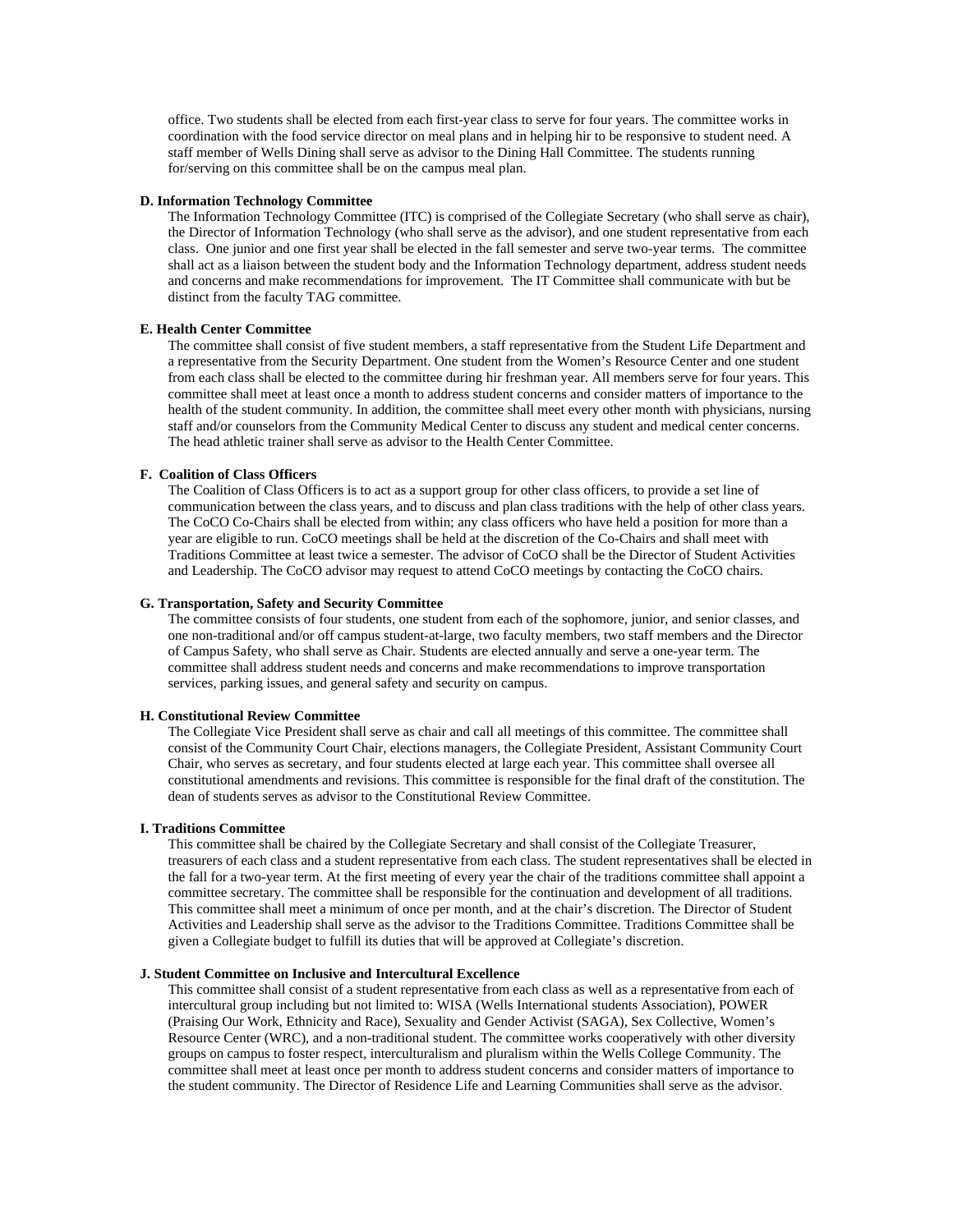# **K. Student-Athlete Advisory Committee (SAAC)**

SAAC consists of one or two student-athlete representatives from each athletic team (any athletic team with more 11 or more participants shall have two representative). Each team is in charge of selecting its own representatives. In addition, three student-athlete officers lead the group in conjunction with the advisor. The positions for the officers are: Chair, Vice-Chair and Secretary who are elected by SAAC representatives each Spring Semester for the following school year. SAAC works as a liaison between students and the athletic department. All members work together to foster and develop a strong sense of personal responsibility and involvement among the students, administration, and the community. SAAC members are dedicated to representing the student-athlete in a positive manner both on and off campus. The head athletic trainer serves as advisor to the SAAC.

# **SECTION 3. Faculty Committees**

Any changes affecting these committees shall be reported by the secretary of the faculty to the Secretary of the Collegiate Association.

# **A. Curriculum Committee**

The curriculum committee shall consist of the dean of the College as chairperson and the chairpersons of the four divisions, the Registrar as secretary, and one student.

#### Responsibilities

- 1. The Curriculum Committee shall supervise the structure and contents of the curriculum, and shall implement current curricular policy.
- 2. In cooperation with the divisions, which shall submit their proposed depart- mental and divisional offerings, it shall review and provisionally approve all course offerings.
- 3. Because the faculty as a whole is the final authority for the curriculum, the Curriculum Committee shall each semester present to the faculty the next semester's proposed offerings.
- 4. The student representative shall attend faculty meetings in accordance with the faculty manual.

# **B. Educational Policy Committee**

The committee on Educational Policy shall consist of the dean of the College as Chairperson, four members of the faculty (one from each division) and one student.

Responsibilities

- 1. The committee shall concern itself primarily with long-range planning.
- 2. It shall keep the faculty informed of new developments in the theory and practice in higher education generally so as to maintain and foster a high standard at Wells College.
- 3. It shall study and make recommendations to the faculty concerning matters of educational policy and practice such as calendar revisions, consortium relationships, and examinations.
- 4. It shall collaborate with every committee with which it has a common concern so as to coordinate long and short range planning most effectively
- 5. The student representative shall attend faculty meetings in accordance with the faculty manual.

# **C. Committee on Admissions and Financial Aid**

The Committee on Admissions and Financial Aid shall consist of three members of the faculty, one of whom shall be chair, the dean of students, the Director of Admissions, and the Director of Financial Aid. Two students, one junior and one senior (elected in hir junior year), elected by the student body from open nominations, shall serve on the committee. Any member who is studying off-campus for a semester shall be temporarily replaced by another student chosen from a list of self-nominations and shall be voted upon by the Collegiate Cabinet. The committee shall confer with the Administration and Enrollment Management Team on such policy matters as admissions standards, recruitment and retention, and curricular and financial implications of admissions and financial aid. The committee shall bring recommendations about requirements for admissions to the faculty for approval. This collaboration shall focus on making decisions on special cases of admission, coordinating faculty involvement in the admissions process and reviewing admissions literature. The committee shall also periodically receive reports from the Enrollment Management Team so that it can share this information with the faculty and students.

### **SECTION 4. Trustee Committees**

#### **A. Board of Trustees**

The members of the junior and senior classes shall nominate to the Wells College Board of Trustees two trustees to be ratified by and to serve on the Wells Board of Trustees. One such nominee shall be elected from the senior class each year by the members of the junior and senior classes, to serve following graduation for a two-year term. The successful candidate shall be known as the Collegiate Trustee. To ensure broad participation and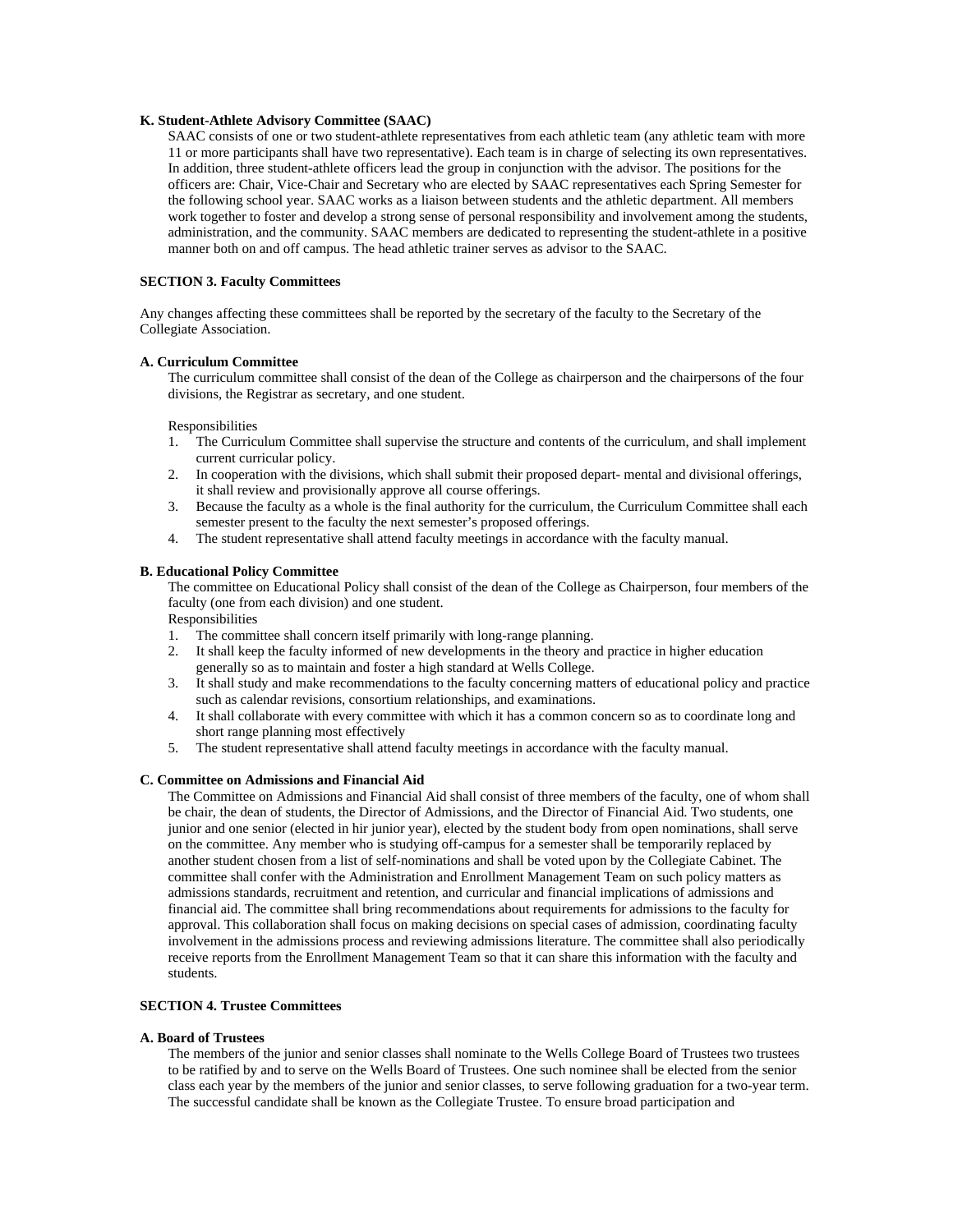consideration, self-nomination shall be invited from all interested members of the senior class.

#### **B. Student Affairs Committee (SAC)**

This committee shall consist of three elected students (one sophomore, one junior, and one senior), one representative from Collegiate Cabinet, one representative from the Student-Athlete Advisory Committee, one representative from the Student Committee on Inclusive and Intercultural Excellence, and the trustee members of the committee. One first year shall be elected each spring semester to serve a three-year term. The elected senior committee member shall serve as chair, call all committee meetings, and set all agendas for meeting with the trustees. The dean of students shall serve as an ex-officio member of the committee and shall serve as its secretary. In addition, up to three other students shall be invited to attend meetings of the Student Affairs Committee. The committee shall convene at least two times a year during the trustee meetings, and at other times as seems as advisable. It shall provide an exchange between the students and trustees to make each group aware of the other's activities. The committee shall also consider from time to time and recommend to the board for its approval regulations and policies affecting student conduct and affairs. The committee shall periodically conduct an audit and review of the student affairs of the College and, in conjunction with the Committee on Academic Affairs, the effect of student affairs on enrollment, retention and attrition.

# **ARTICLE III. CLUBS AND ORGANIZATIONS**

# **SECTION 1. Membership in Collegiate Association**

Students are free to organize and join clubs and organizations to promote their common interests. An organization is a group registered with the Office of Student Activities and Leadership. A Collegiate Club is a group or organization that has successfully completed one trial semester with Collegiate and has been voted in by the Collegiate Association. To begin a trial semester the group officers shall fill out a trial semester form from Collegiate Cabinet and submit it before that semester's budgets are due. The trial semester shall consist of participation in all requirements of a Collegiate Club including completing a mock budget, sending a treasurer to the Treasurer's Roundtable, sending a representative to all Representative Council meetings and completing a com- munity service project. At the end of a group's trial semester, the group shall present to Representative Council to be voted in as a collegiate club. All groups that do not receive a majority vote may begin a second trial semester. Trial clubs are not granted a budget; instead they shall grieve to Collegiate for funds. Those organizations wishing to become inactive from the representative council for any length of time shall submit written notification of their intentions to the Collegiate Cabinet. Inactive organizations shall not receive or have access to collegiate funds for their inactive semester. Clubs may only have one inactive semester before they are dismissed from Representative Council. Those organizations wishing to permanently remove themselves from the Representative Council shall submit written notification to Collegiate Cabinet. Funds remaining in the organization's account shall be liquidated into the Collegiate treasury.

### **SECTION 2. Budgets**

A fee shall be levied upon each full-time student for maintenance of the Collegiate Association. Such dues shall be distributed by the Collegiate Cabinet to student organizations and clubs which have the approval of the Collegiate Association and to the four classes and all residence halls. Before an organization or club may obtain funding from the Collegiate Association, it shall submit its budget and list of officers to the Collegiate Cabinet when it is called. Budgets are subject to review by the Collegiate Cabinet throughout the year. During the budgeting process, Collegiate Cabinet reserves the right to determine appropriate uses of collegiate funds. This discretion applies to college tradition events and all legal requirements shall be honored throughout this process. All groups with a budget approved over \$500.00 shall fundraise each semester. A final report of all income and expenditures shall be submitted to the treasurer at the end of the fall semester, and again at the conclusion of the spring semester. Clubs that fail to submit a report shall have their remaining funds liquidated into the collegiate budget. Club treasurers are responsible for submitting reports and monitoring the club budget. Clubs that incur over \$500.00 of debt in one semester shall be assigned a trial club status for the next semester. No student may serve as the treasurer for multiple clubs.

#### **SECTION 3. Use of Collegiate Funds**

## **A. Check Request Policy**

Collegiate clubs and student organizations may request for checks to be made out for payments including reimbursements, speaker fees (see section III.C.5), invoices, conference fees and expenses, and other transactions deemed as proper use of Collegiate funds by Collegiate Cabinet. Effective at the time of disbursement, a 30-day period shall be given in which the Collegiate club and/or student organization shall be obligated to provide the Collegiate treasurer with appropriate documentation (i.e.: receipts and/or invoices) and all other material information to close the transaction. In the event that a Collegiate club or student organization does not meet the 30-day obligation, Collegiate Cabinet reserves the right to:

- 1. Freeze the relevant accounts for as long as the obligation remains outstanding
- 2. Impose a carry-over obligation in which the respective Collegiate club's budget shall be reduced by the specified amount indicated on the check (or cash advance form). If, at the end of the semester by which the